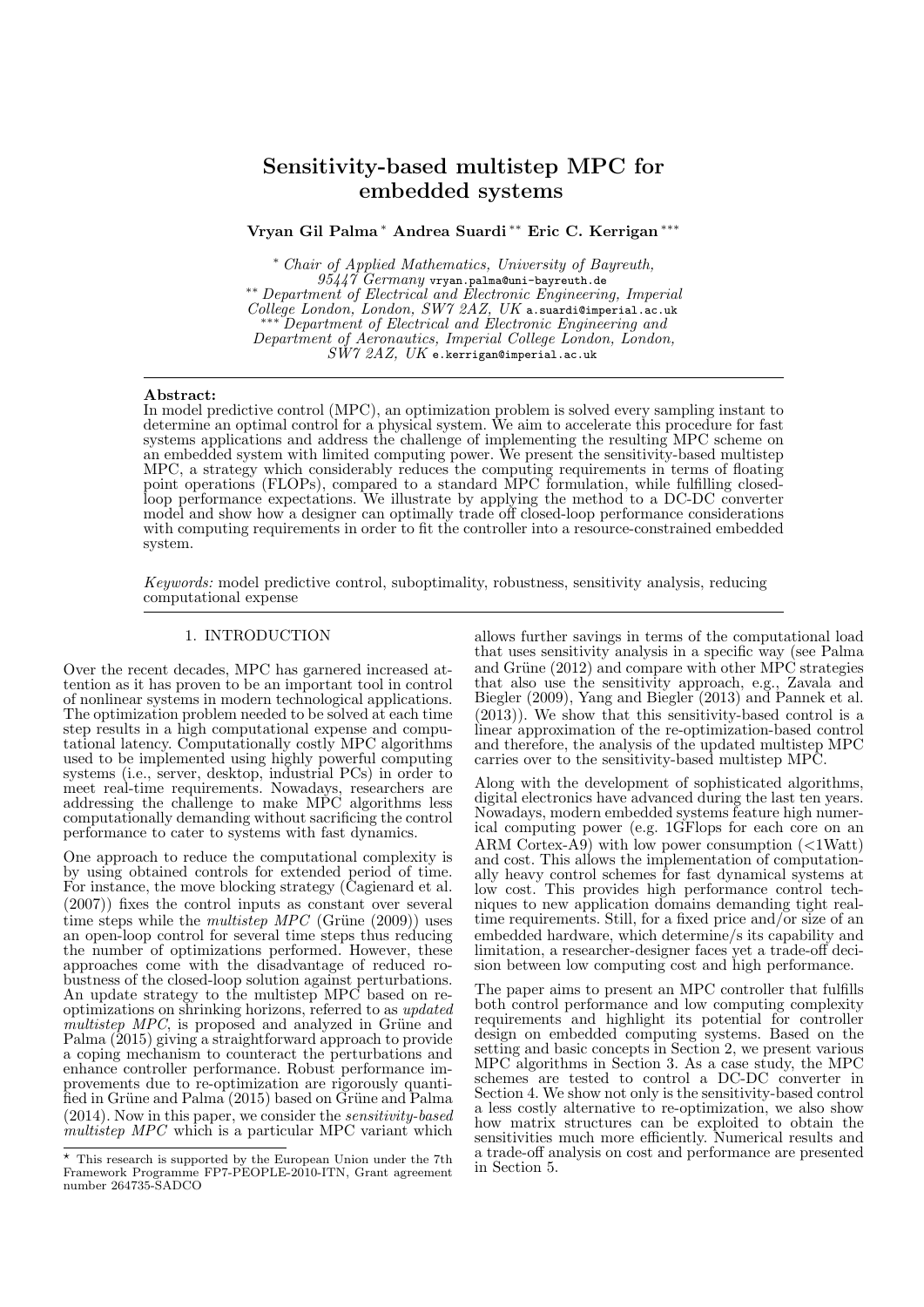## 2. PRELIMINARY SETUP

Consider the nonlinear discrete time control system

$$
x(k+1) = f(x(k), u(k)),
$$
 (1)

where  $x$  is the state and  $u$  is the control value. The state space  $X$  and the control space  $U$  are vector spaces and for a given state constraint set  $X$  and control constraint sets  $\mathbb{U}(x), x \in \mathbb{X},$  we require  $x \in \mathbb{X} \subseteq X$  and  $u \in \mathbb{U}(x) \subseteq U$ . Let the notation  $x_u(\cdot, x_0)$  (or briefly  $x_u(\cdot)$ ) denote the state trajectory steered by control sequence  $u(\cdot)$  having initial state  $x_0$ . We refer to (1) as the nominal system. Given a time-dependent feedback law  $\mu : \mathbb{X} \times \mathbb{N} \to \mathbb{U}$ , we obtain the feedback-controlled system

$$
x(k+1) = f(x(k), \mu(x(\tilde{k}), k)),
$$
 (2)

where the state at time instant  $k + 1$  relies on the state at k and the feedback depending on a certain state at  $\tilde{k} \leq k$ , where the feedback plays the role of a control for the system. We refer to (2) as the nominal closed-loop system.

Consider the following finite-horizon minimization problem

$$
\min_{u(\cdot) \in \mathbb{U}^N(x_0)} J_N(x_0, u(\cdot)) \qquad \mathcal{P}_N(x_0)
$$

for an objective function 
$$
J_N(x_0, u(\cdot)) := \sum_{k=0}^{N-1} \ell(x_u(k, x_0), u(k))
$$

representing a sum of stage costs  $\ell : \mathbb{X} \times \mathbb{U} \rightarrow \mathbb{R}_0^+$ associated with an initial state  $x_0$ , a control sequence  $u(\cdot)$  and optimization horizon N. We minimize over all finite control sequences  $u(\cdot) \in \mathbb{U}^N(x_0)$  with N elements. We define the optimal value function associated with the initial state value  $x_0$  by

$$
V_N(x_0) := \inf_{u(\cdot) \in \mathbb{U}^N(x_0)} J_N(x_0, u(\cdot)).
$$

In our discussion, we assume there exists a control sequence  $u^*(\cdot) \in \mathbb{U}^N(x_0)$  for which  $V_N(x_0) = J_N(x_0, u^*(\cdot))$ <br>where  $u^*(\cdot)$  is called the optimal control sequence.

#### 3. MPC ALGORITHMS

To form a feedback law  $\mu$ , we consider the following receding horizon strategies:

|  |  | Algorithm 3.1 Multistep or $m$ -step MPC |
|--|--|------------------------------------------|
|--|--|------------------------------------------|

- (1) Measure the state  $x(k) \in \mathbb{X}$  of the system at time instant k.
- (2) Set  $x_0 := x(k)$  and solve the finite horizon problem  $\mathcal{P}_N(x_0)$ . Let  $u^*(\cdot) \in \mathbb{U}^N(x_0)$  denote the optimal control sequence and define the time-dependent mstep MPC feedback

$$
\mu_{N,m}(x(k), k+j) := u^*(j), \quad j = 0, \dots, m-1.
$$
 (3)

(3) Apply the control values  $\mu_{N,m}(x(k), k + j)$ , j =  $0, \ldots, m-1$ , to the system, set  $k := k+m$  and go to  $(1)$ .

If  $m = 1$ , we recover the standard MPC scheme and by increasing  $m$ , optimization is performed less often resulting in a lower computational cost. Algorithm 3.1 gives rise to a feedback law  $\mu_{N,m}$  that, under appropriate conditions (see, e.g., Grüne  $(2009)$  or Grüne and Palma  $(2015)$ ), gives a suboptimal solution to the infinite horizon problem  $\overline{\mathcal{P}}_{\infty}(x_0)$  and renders the system asymptotically stable.

We may also consider the updated multistep feedback MPC. This approach is similar to the standard MPC as it entails performing optimization every time step.

However, unlike the standard MPC wherein we perform optimization over the full horizon  $N$ , we re-optimize here over shrinking horizons.

Algorithm 3.2 Updated  $m$ -step MPC

- (1) Measure the state  $x(k) \in \mathbb{X}$  of the system at time instant k.
- (2) Set  $j := k |k|_m$  where  $|k|_m$  denotes the largest integer multiple of m less than or equal to  $k, x_j := x(k)$ and solve the finite horizon problem  $\mathcal{P}_{N-j}(x_j)$ . Let  $u^*(\cdot) \in \mathbb{U}^N(x_0)$  denote the optimal control sequence and define the updated MPC feedback<br> $\hat{w}_{k} = (x(k), k) := x^*(0)$

$$
\hat{\mu}_{N,m}(x(k),k) := u^*(0). \tag{4}
$$

(3) Apply the control value  $\hat{\mu}_{N,m}(x(k), k)$  to the system, set  $k := k + 1$  and go to (1).

Remark 3.1. Due to the dynamic programming principle (Bertsekas (2001)), the nominal feedback-controlled systems (2) generated by  $\mu_{N,m}(x(k), k)$  and  $\hat{\mu}_{N,m}(x(k), k)$ , respectively, coincide. Hence, comparison of both schemes will only be meaningful in the perturbed setting.

We consider the evolution described by the perturbed closed-loop system

$$
\tilde{x}_{\mu}(k+1) = f(\tilde{x}_{\mu}(k), \mu(\tilde{x}_{\mu}(\tilde{k}), k)) + w(k)
$$

where  $w(k)$  represents external perturbations. The presence of disturbance acting on the system brings adverse effects on the performance of Algorithm 3.1 since the measured states deviate from the predicted states  $x_{\mu_{N,m}}(j, x_0), j = 1, \ldots, m-1$ , as the controller is not able to counteract this deviation for an extended time duration. The use of Algorithm 3.2 addresses this issue as the updates serve as a coping mechanism against the perturbations.

It is shown in Grüne and Palma (2015) that the worsening of the suboptimality performance caused by the perturbations is less prominent when using Algorithm 3.2 compared to the non-updated case in Algorithm 3.1. Furthermore, a significant improvement in suboptimality performance and stability brought about by the updates through reoptimization becomes more pronounced for systems that are unstable and controllable even for larger perturbations. We refer the readers to Grüne and Palma  $(2015)$  or Grüne and Palma (2014) for the technical details of the comparison between the  $m$ -step and the updated  $m$ -step MPC schemes.

Updated  $m$ -step MPC is less computationally expensive than the standard MPC. However, even if costs are gradually reduced at each step via Algorithm 3.2, optimization still nevertheless needs to be carried out at each iteration. To further save costs, for small perturbations, the updates may also be replaced by approximative updates in which re-optimizations are approximated through sensitivity approach.

Remark 3.1 implies that by performing the re-optimization on a shrunken horizon using the current state of the nominal system as the initial value, the solution is a tail of the optimal solution obtained from full horizon optimization. The current measured state coincides with the predicted state generated by the full horizon optimal control. In the perturbed setting, using the updated  $m$ step MPC, the current measured state we use as the initial value in the re-optimization on a shrunken horizon can be viewed as a perturbation of the predicted value that would have been the initial value had there been no perturbations.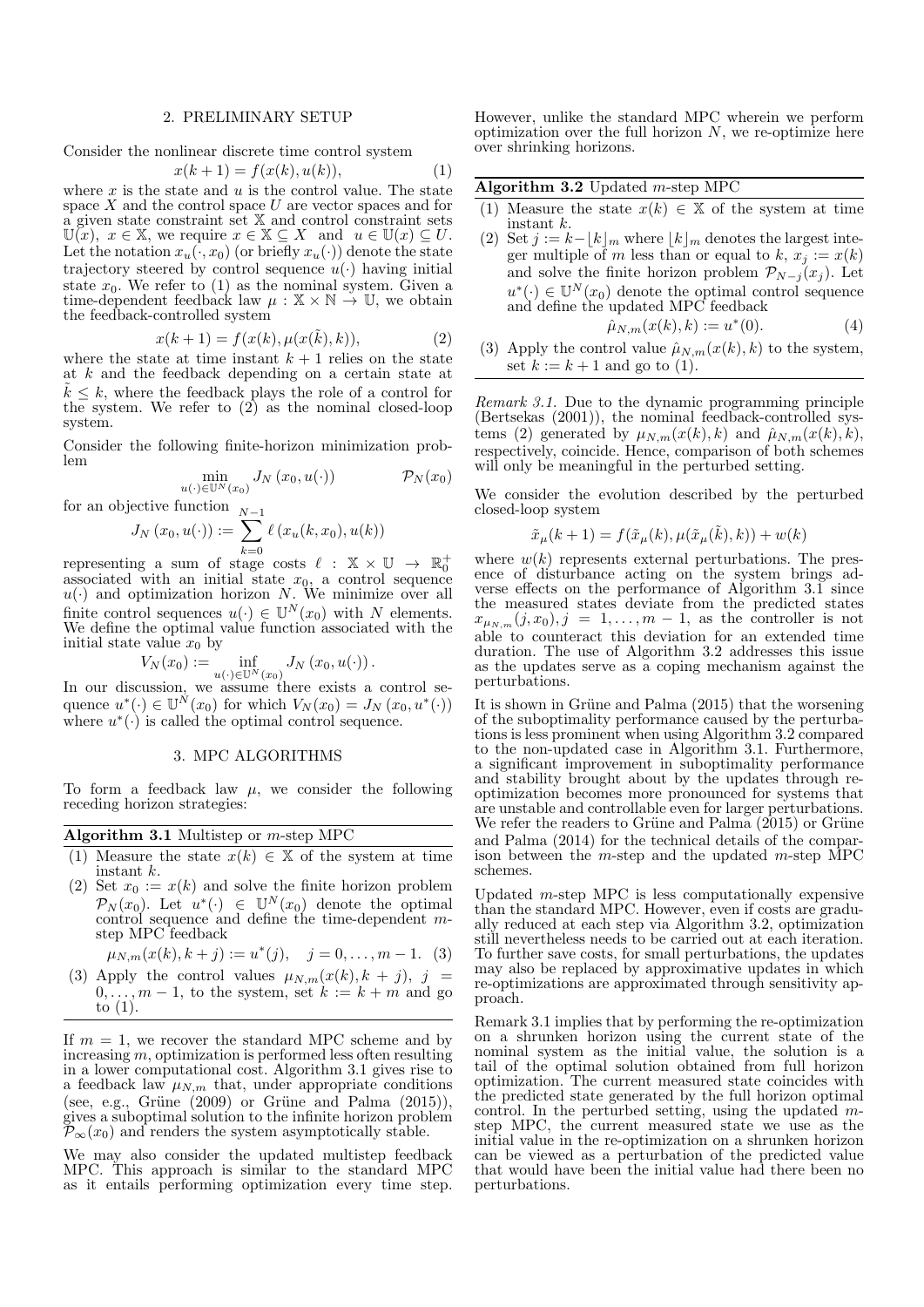This setting allows for an alternative to re-optimization through the use of sensitivity analysis. This enables the approximation of the solution of the updated  $m$ -step MPC with the avoidance of solving all optimization problems on shrunken horizon and hence reducing computational cost. We now consider the MPC variant called sensitivitybased m-step MPC (SBM MPC) proposed in Palma and Grüne (2012) (based on the sensitivity theorem of Fiacco (1976), motivated by sensitivity-based strategies in Büskens and Maurer (2001); Maurer and Pesch (1995); Pesch (1979); Zavala and Biegler (2009); Yang and Biegler (2013)) for which the only optimizations performed are full-horizon optimizations done only every  $m$  steps.

## Algorithm 3.3 SBM MPC

- (1) Measure the state  $x(k) \in \mathbb{X}$  of the system at time instant k.
- (2) Set  $j := k \lfloor k \rfloor_m$ ,  $x_j^m := x(k)$ .
	- If  $j = 0$ , solve  $\mathcal{P}_N(x_0^m)$ . Store  $u_0^*, \ldots, u_{N-1}^*$ and  $x_0^*, \ldots, x_N^*$  representing the optimal control sequence and the optimal trajectory, respectively. • Define the time-dependent MPC feedback

$$
\overline{\mu}_{N,m}(x(k),k) := u_j^* + \frac{\partial u_j}{\partial p_j}(x_j^*)(x_j^m - x_j^*). \tag{5}
$$

(3) Apply the control values  $\overline{\mu}_{N,m}(x(k), k)$  to the system, set  $k := k + 1$  and go to (1).

In using Algorithm 3.3, we first apply the obtained  $u_0^*$  and then we apply corrections on  $u_1^*, u_2^*, \ldots, u_{m-1}^*$ . Hence, at time instants  $1, 2, \ldots, m-1$ , instead of optimizing again (e.g., using SQP active-set strategy) as in the standard MPC, or instead of re-optimizing using shrinking horizons as in the updated  $m$ -step MPC, in the hopes of reducing the operation costs, we compute the sensitivities

$$
\frac{\partial u_1}{\partial p_1}(x_1^*), \frac{\partial u_2}{\partial p_2}(x_2^*), \dots, \frac{\partial u_{m-1}}{\partial p_{m-1}}(x_{m-1}^*)
$$

)

from appropriate linear systems to be detailed shortly and use them as corrective updates.

Note that the problem  $\mathcal{P}_N(x_0^m)$  includes an initial condition constraint  $x_0 = x_0^m$ . Now for  $j = 1, ..., N-1$ , by the Dynamic Programming Principle, the tail  $u_j^*, ..., u_{N-1}^*$ gives the optimal control sequence for  $\mathcal{P}_{N-j}(x_j^*)$  which includes an initial condition constraint  $x_j = x_j^*$ . Let us consider the general problem  $\mathcal{P}_{N-j}(p_j)$ ,  $j = 0, \ldots, N-1$ which includes an initial condition constraint  $x_i = p_i$ and let the parameter  $p_j$  take the value of measured state  $x_j^{\text{m}}$ . Taking  $\mathcal{P}_{N-j}(x_j^{\text{m}})$ , let us denote the resulting optimal control sequence as  $u_{j,0}^*, \ldots, u_{j,N-j-1}^*$ . Then for  $j = 1, \ldots, N-1$ , the already available information  $u_j^*$  from the nominal solution of the problem  $\mathcal{P}_{N-j}(x_j^*)$  and the sensitivity differentials  $\frac{\partial u_j}{\partial p_j}(x_j^*)$  provide  $u_{j,0}^*$ , i.e., the first element of the optimal control sequence of the perturbed problem  $\mathcal{P}_{N-j}(x_j^{\text{fn}})$  through We rew consider the bitter varies in the latentity is equilibriutly in great details in the same of CH2) (based on the same involved in great details in (Palma, 2015, Section 4) and CH2) (based on the same in Fest), Secti

$$
u_{j,0}^* = u_j^* + \frac{\partial u_j}{\partial p_j} (x_j^*) (x_j^{\mathrm{m}} - x_j^*) + \mathcal{O}\left(\|x_j^{\mathrm{m}} - x_j^*\|^2\right) \tag{6}
$$

 $j = 0, \ldots, m - 1$ . From this we observe that the feedback  $\overline{\mu}_{N,m}(x(k), k)$  defined in (5) is a first-order approximation of  $\hat{\mu}_{N,m}(x(k), k)$  defined in (4) with an error having an order of magnitude of at most  $||x_j^m - x_j^*||^2$ . The analysis on the suboptimality performance and stability of the updated m-step MPC carries over to the SBM MPC



Fig. 1. a DC-DC converter

6.3) showing that the enhanced robustness induced by performing the shrinking horizon updates (reported in Grüne and Palma  $(2015)$ , under certain assumptions, is well-approximated by the sensitivity-based updates.

### 4. CASE STUDY: DC-DC CONVERTER

A synchronous step-down converter, also referred to as a DC-DC converter, (see Suardi et al. (2013) and Geyer et al. (2008) for model details) is a switching electronic circuit (Figure 1) that converts an input voltage level  $V<sub>s</sub>$  to satisfy a desired voltage requirement  $V<sub>o</sub>$ . The setup is comprised of two switches  $SW_1$  and  $SW_2$  cascaded by a second order LC low-pass filter and by an output ohmic load  $r_0$  along with the capacitor C and inductor L internal ESR  $(r_c)$ and  $(r_l)$ , respectively. In this setting, feedback control is used in order to stabilize the output voltage with respect to load, input voltage and component variations. At each switching period  $T_{SW}$ , the output voltage and the current flowing in the inductor  $i_l$  are measured and used to control the opening and closing time of the two switches. When  $SW_1$  is closed (i.e., at time  $d(t) \cdot T_{SW}$ , where  $d(t) \in [0,1]$ is the duty cycle),  $SW_2$  is opened and the input power is transferred to the output through the inductor. For the remaining time  $(1 - d(t)) \cdot T_{SW}$  of the switching period, the status of the switch are swapped providing a path for the inductor current  $i_l$ . This procedure is then repeated.

The described process leads to a set of affine time-invariant continuous-time state-space equations representing the two operating conditions. Defining the state vector as  $x(t) := [i_l(t) V_o(t)]^\top$ , the system behavior is modeled by

$$
\dot{x}(t) = \begin{cases}\nA_c x(t) + b_c, & kT_s \le t \le (k + d(t))T_s \\
(SW_1 \text{ is closed}) \\
A_c x(t), & (k + d(t))T_s \le t \le (k + 1)T_s \\
(SW_2 \text{ is closed})\n\end{cases} \tag{7}
$$

with output voltage given by  $V_o(t) := c_c^T x(t)$  and  $A_c, b_c$ and  $c_c$  given by

$$
A_c := \left[\begin{array}{c} -\frac{r_l}{L} & -\frac{1}{L} \\ \frac{1}{C}\frac{r_o}{r_o + r_c}\left(1 - C r_c \frac{r_l}{L}\right) \right. \\ -\frac{1}{C}\frac{1}{r_o + r_c}\left(1 + C r_c \frac{r_o}{L}\right) \end{array}\right]
$$

$$
b_c := \left[\begin{array}{c} \frac{1}{r_o} \\ \frac{1}{r_o + r_c} \frac{C}{L} \end{array}\right], \quad c_c := \left[0 \ 1\right]^\top
$$

As reported in Suardi et al. (2013), this hybrid model may not be suitable for control purposes. To address this, a standard state-space averaging method (Maksimovic and Cuk (1991)) is used resulting in an average continuoustime model that merges the laws of the hybrid model and uses the duty cycle  $\tilde{d}(t)$  as an input variable. This gives a nonlinear mathematical model to which linearization around an operating point can be carried out for further simplification of the controller design. This then leads to the state-space average model of the step-down converter (7) given by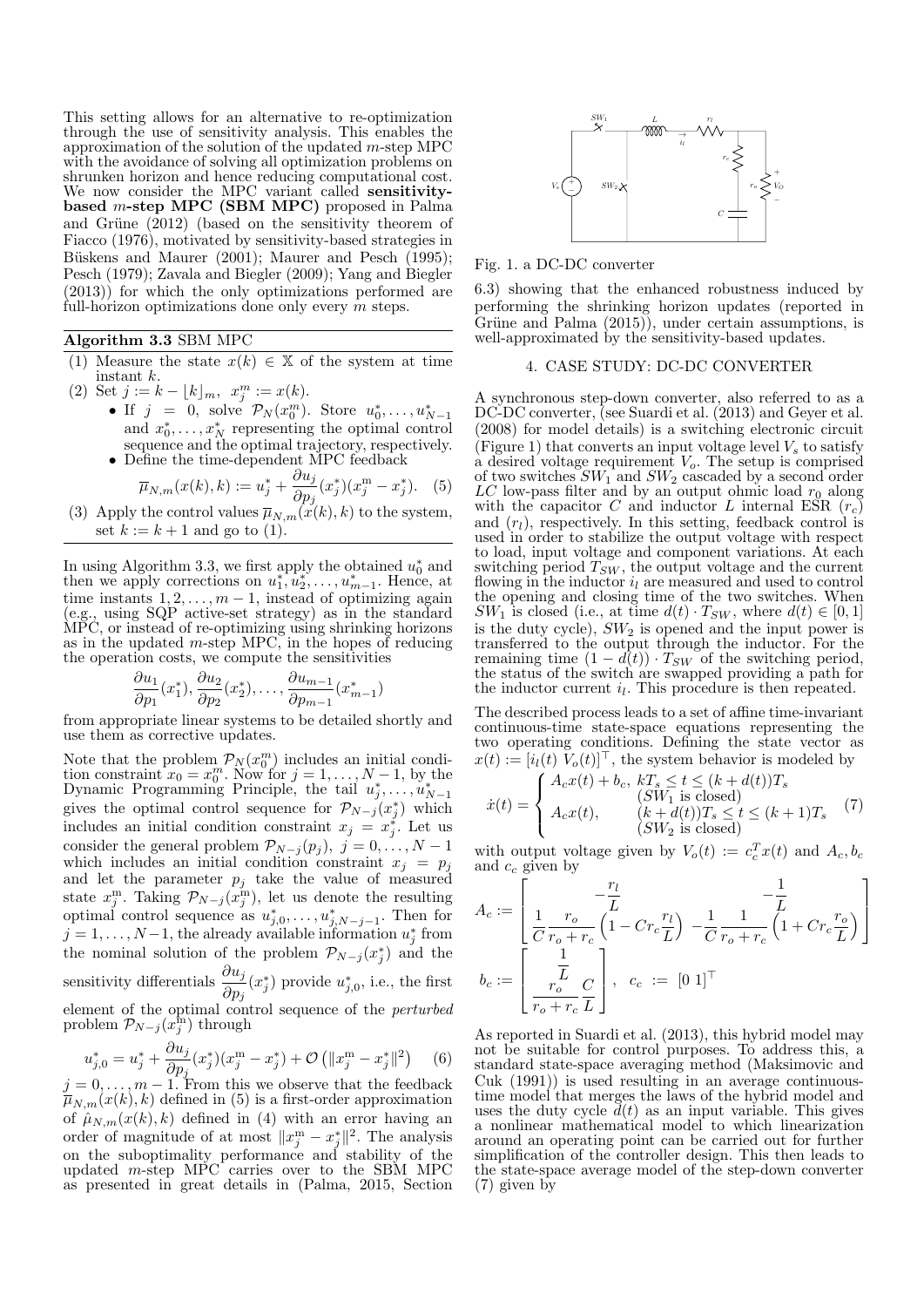$$
\begin{aligned}\n\dot{x}(t) &= A_c x(t) + b_c \cdot d(t) \\
V_o(t) &= c_c^T x(t)\n\end{aligned} \tag{8}
$$

which is a linear system for which the states can be measured straightforwardly. Here, the input is the duty cycle  $d(t)$  and the output is the output voltage  $V_o(t)$ . In addition, constraints arise from the converter topology, e.g., the duty cycle has to be between 0 and 1, and for safety reasons, the inductor current  $i_l$  must be less than its saturation value  $i_{\text{lmax}}$ . This therefore implies the need for a controller that can handle constraints.

## 4.1 Design of the controller

We consider the continuous-time finite horizon LQ problem defined by the cost function

$$
J_c = x(T)^{\top} P_c x(T)
$$
  
+ 
$$
\int_0^T \begin{bmatrix} x(t) \\ u(t) \end{bmatrix}^{\top} \begin{bmatrix} Q_c & 0 \\ 0 & R_c \end{bmatrix} \begin{bmatrix} x(t) \\ u(t) \end{bmatrix} dt
$$
 (9)

where  $Q_c = I$  and  $R_c = 1$  have been chosen arbitrarily and  $P_c$  is the solution of continuous Ricatti equation and  $T = 40 \mu s$  is the prediction horizon. We assume a zeroorder hold. The function (9) represents the nominal closedloop performance of the continuous-time model (8).

# 4.2 Discretization

We discretize the continuous-time model (8) and the continuous weighting matrices  $\begin{bmatrix} Q_c & 0 \\ 0 & R_c \end{bmatrix}$  $\ln(9)$  using the sample time  $T_s$  and zero-order hold approximation on the input. Let  $u_k$  denote the discrete domain counterpart of the input  $d(t)$  in (8). Due to sampling, (8) is transformed into

$$
x_{k+1} = Ax_k + bu_k
$$

where  $A := e^{A_c T_s}$ ,  $b := \left( \int_0^{T_s} e^{A_c \tau} d\tau \right) b_c$  and  $u_k$  is a constant control between sampling instants. The corresponding sampled-data cost function is given by

$$
J_{T_s} = x_N^\top P x_N + \sum_{k=0}^{N-1} \begin{bmatrix} x_k \\ u_k \end{bmatrix}^\top \begin{bmatrix} Q & M \\ M^\top & R \end{bmatrix} \begin{bmatrix} x_k \\ u_k \end{bmatrix}
$$

where  $N = \lfloor T / T_s \rfloor$  is the number of samples for the prediction horizon T.

# 4.3 MPC problem formulation

The MPC problem is defined by the core optimization problem solved at each time instant given by

$$
\min_{x_k, u_k} x_N^\top P x_N + \sum_{k=0}^{N-1} \begin{bmatrix} x_k \\ u_k \end{bmatrix}^\top \begin{bmatrix} Q & M \\ M^\top & R \end{bmatrix} \begin{bmatrix} x_k \\ u_k \end{bmatrix}
$$
\n
$$
\text{s.t.} \quad x_0 = [\alpha, \beta]^\top
$$
\n
$$
x_{j+1} = Ax_j + bu_j
$$
\n
$$
[0, 0]^\top \leq x_{j+1} \leq [i_{\text{max}}, V_s]^\top
$$
\n
$$
0 \leq u_j \leq 1
$$
\n
$$
j = 0, 1, \dots, N-1
$$
\n(10)

We gauge the performance of the algorithm through the closed-loop cost function  $\pm$ 

$$
J_{\rm cl} = x_{N_T}^\top P x_{N_T}
$$
\n
$$
+ \sum_{k=0}^{N_T - 1} \begin{bmatrix} x_k \\ \mu(x_k) \end{bmatrix}^\top \begin{bmatrix} Q & M \\ M^\top & R \end{bmatrix} \begin{bmatrix} x_k \\ \mu(x_k) \end{bmatrix}
$$
\n(11)

for simulation time  $N_T = [T_T / T_s]$  where  $T_T$  is the simulation time and  $\mu$  is the MPC feedback (namely,  $\mu_{N,m}$ and  $\overline{\mu}_{N,m}.)$ 

## 4.4 Matrix structures

Defining the optimization variable

$$
z := \left[ x_0^{(1)} \ x_0^{(2)} \ u_0 \mid x_1^{(1)} \ x_1^{(2)} \ u_1 \mid x_2^{(1)} \ x_2^{(2)} \ u_2 \mid \dots \right. \\
 \left. \dots \mid x_{N-1}^{(1)} \ x_{N-1}^{(2)} \ u_{N-1} \mid x_N^{(1)} \ x_N^{(2)} \right]^\top
$$

the objective function has the form  $\min_{z}$ 1  $\frac{1}{2}z^{\top}Hz$  where H is block diagonal with N blocks of  $\begin{bmatrix} Q & M \\ M^{\top} & R \end{bmatrix}$  $M^{\top}$  R and a block of P. The equality constraints composed of  $2 \cdot (N + 1)$ equations can be written as

$$
\begin{bmatrix} I_2 & & & \\ -A & -b & I_2 & & \\ & & \ddots & & \\ & & & -A & -b & I_2 \end{bmatrix} z = \begin{bmatrix} \alpha \\ \beta \\ 0 \\ \vdots \\ 0 \end{bmatrix}
$$

which is of the form  $C_{\text{eq}}z = d_{\text{eq}}$ . The  $(2+1)\cdot 2\cdot N$  inequality constraints can be written as

$$
\begin{bmatrix} 0 & 0 & 1 & & & \\ & & 1 & & & \\ & & & \ddots & & \\ & & & & 1 & \\ \hline 0 & 0 & -1 & & & \\ & & & & \ddots & \\ & & & & & -1 \end{bmatrix} z + \begin{bmatrix} 0 \\ u_{\text{ub}} \\ x_{\text{ub}}^{(1)} \\ \vdots \\ x_{\text{ub}}^{(1)} \\ x_{\text{ub}}^{(1)} \\ x_{\text{ub}}^{(2)} \\ x_{\text{ub}}^{(2)} \end{bmatrix} \ge 0
$$

which we can write in the form  $Cz \leq d$ . This shows that the problem  $(10)$  can be written in the form

$$
\min_{z} \frac{1}{2} z^{\top} H z
$$
\n
$$
\text{s.t. } C_{\text{eq}} z - d_{\text{eq}} = 0
$$
\n
$$
-Cz + \bar{d} \ge 0
$$
\n(12)

which is a QP wherein the constant matrix  $H$  happens to be the exact Hessian of the Lagrangian function of (10). Solving the optimization problem (12) is straightforward using quadprog in Matlab where an active-set method can be chosen to solve the problem.

## 4.5 Implementing m-step and SBM MPC

In using SBM MPC, updates are performed on the entries of the m-step feedback. To solve the required updating/correcting sensitivities, we need to construct and solve the systems

$$
\begin{bmatrix}\n\nabla_{z^j z^j}^2 \mathcal{L}^j (z^{j*}, \eta^*, x_j^*) \nabla_{z^j} C_{\mathcal{A}^j} (z^{j*}, x_j^*)\n\end{bmatrix}\n\begin{bmatrix}\n\frac{\partial z^j}{\partial p_j}(x_j^*) \\
\frac{\partial z^j}{\partial p_j}(x_j^*)\n\end{bmatrix}
$$
\n
$$
= -\begin{bmatrix}\n\nabla_{z^j p_j}^2 \mathcal{L}^j (z^{j*}, \eta^*, x_j^*)^\top \\
\nabla_{p_j} C_{\mathcal{A}^j} (z^{j*}, x_j^*)^\top\n\end{bmatrix} (13)
$$

for  $j = 1, ..., m - 1$ . See the derivation from Palma (2015, Equation (6.10) as a consequence of the Sensitivity Theorem, Theorem 5.5.1). Consequently, by computing the sensitivities  $\frac{\partial z^j}{\partial p_j}(x_j^*), j = 1, \ldots, m-1$ , we obtain  $\partial u^j$ 

 $\frac{\partial u}{\partial p_j}(x_j^*), j = 1, \ldots, m-1$ . If we denote the problem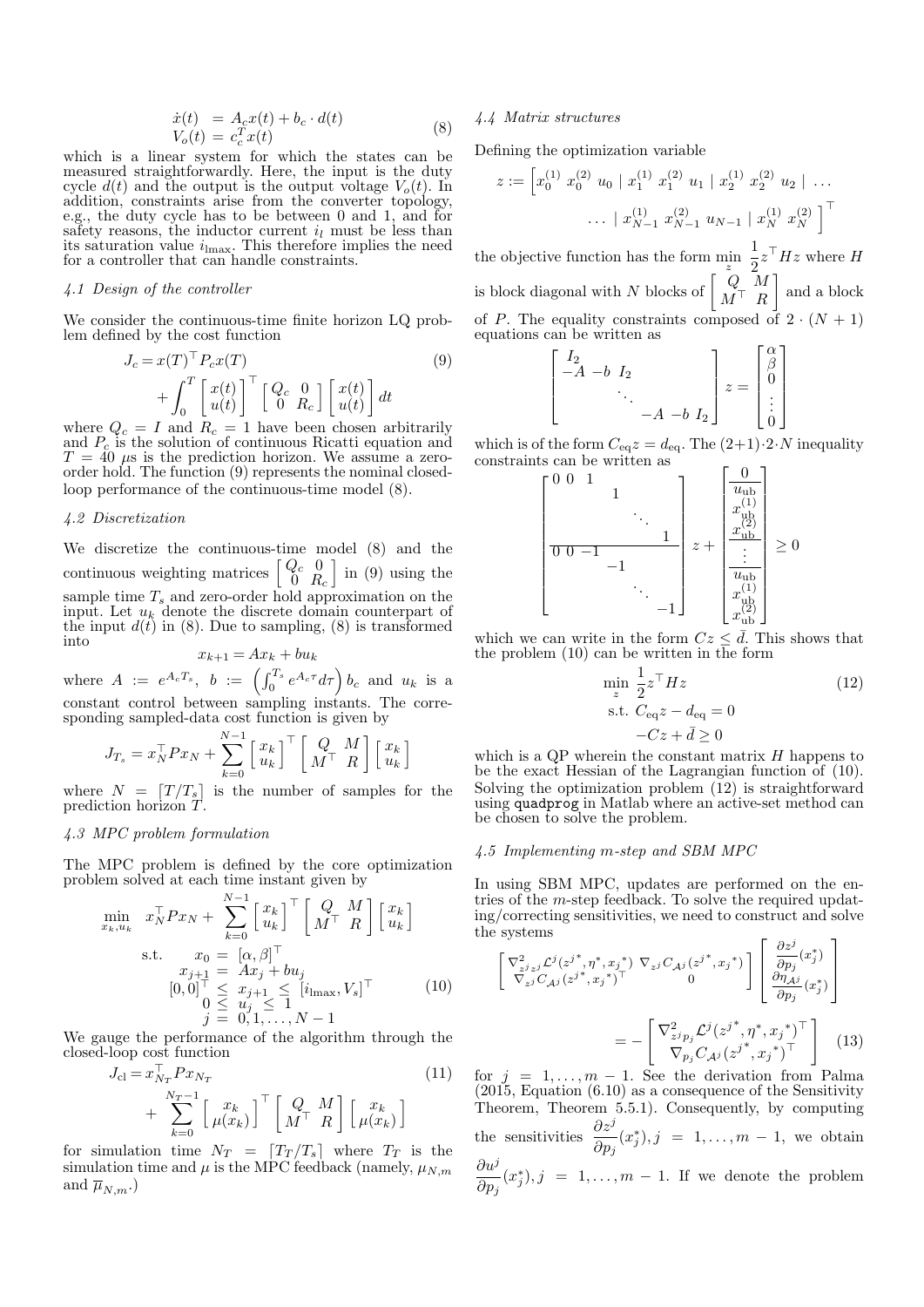formulation (10) (or (12)) by  $\mathcal{P}_N(p_0)$  where  $p_0 = [\alpha, \beta]^\top$ , computing the sensitivities  $\frac{\partial u^j}{\partial p_j}(x_j^*), j = 1, \ldots, m-1$ by (13) requires solving a sequence of systems for  $j =$  $1, \ldots, m-1$  corresponding to the OCPs  $\mathcal{P}_{N-j}(p_j)$  of decreasing horizon and adjusting parametric value.

Due to the nice structure of the matrices resulting from the OCP (10) (i.e., the involved Hessian and Jacobian matrices), adding the fact that these resulting matrices are constant matrices, the sequence of systems (13) can easily and immediately be constructed.

The exact Hessian  $\nabla^2_{z^j z^j} \mathcal{L}^j(z^{j^*}, \eta^*, x^*_j)$  of the Lagrangian function of  $\mathcal{P}_{N-j}(p_j)$  evaluated at  $p_j = x_j^*$  has the same form but smaller in size as  $H$  (i.e., the corresponding Hessian for  $\mathcal{P}_N(p_0)$  with  $p_0 = [\alpha, \beta]^{\top}$ . It has  $N - j$ blocks of  $\begin{bmatrix} Q & M \\ M^\top & D \end{bmatrix}$  $M^{\top}$  R and a block of  $P$ . The submatrix  $\nabla_{z^j} C_{\mathcal{A}^j} (z^{j*}, x^*_j)^\top$  denoting the Jacobian of the active constraints are obtained appropriately from the active constraints of  $\mathcal{P}_N(p_0)$  with  $p_0 = [\alpha, \beta]^\top$ . This shows that the coefficient matrix of the linear system corresponding to the OCP  $\mathcal{P}_{N-j}(p_j)$  at  $p_j = x_j^*$  can be constructed through the submatrices of the coefficient matrix solved for  $P_N(p_0)$ 

at  $p_0 = [\alpha, \beta]^{\top}$  which is already available. Finally, the right-hand side is a zero matrix except for the identity  $I_2$ appearing in  $\nabla_{p_j} C_{\mathcal{A}^j} (z^{j^*}, x_j^*)^\top$  corresponding to  $x_j - p_j$ . Lastly, we note that one has to take care so as not to violate constraints or create changes in the active constraints

when updating by sensitivities. See techniques used in Palma (2015, Sections 6.2 and 7.2).

## 5. CASE STUDY NUMERICAL RESULTS

We consider a low-power (2 Watt) step-down converter setup with the following design parameters:  $V_s = 6$  V,  $r_l = 15.5 \text{ m}\Omega, V_o = 1 \text{ V}, i_{lmax} = 4 \text{ A}, r_o = 500$ mΩ,  $C = 68$   $\mu$ F,  $L = 1.5$   $\mu$ H and  $r_c = 1.5$  mΩ. We formulate different  $m$ -step and SBM MPC controllers by varying the sampling frequency  $f_s \in [300kHz, 400kHz]$ (where  $f_s := 1/T_s$ ) and  $m \in \{1, 2, ...10, 11\}$ . Closed-loop simulations are performed in Matlab in order to measure the controller closed-loop performance and the required average computing power in terms of FLOPs.

## 5.1 Closed-loop performance

For each *m*-step or SBM MPC scheme, we perform  $10^3$ simulations of the plant evolution of different initial values (using a set of random and uniformly distributed feasible initial state values) and evaluate the closed-loop function (11). These values are then averaged and assigned to the scheme. Figure 2 shows the trend of the performance of the algorithm along increasing sampling frequency  $f_s$  for varying multistep  $m$  both for  $m$ -step and SBM MPC. Due to fast sampling, the entries of the submatrices  $M, P, Q, R$ in (11) have a magnitude of  $10^{-6}$ . Thus, we expect  $J_{\rm cl}$ to be around a magnitude of  $10^{-5}$ . The scheme with  $m = 1$  gives the standard MPC where we solve an OCP at every sampling instant. As expected, this gives the best performance where the feedback is able to react to the disturbance at each time step. Also shown is that higher sampling frequency yields better closed-loop performance since faster reaction implies faster disturbance rejection. Furthermore, the closed-loop performance worsens upon



Fig. 2. Performance  $J_{\rm cl}$  for varying sampling frequency  $f_s$ . The symbol  $m$  stands for the number of steps of the m-step MPC while sm for the SBM MPC.

using higher value of  $m$  (in solid lines). This is as expected since the system runs in open loop for a longer time causing further propagation of the deviation between the measured and the predicted states. However, improvement is achieved through the use of the sensitivity updates. Unlike the  $m$ -step feedback law, SBM MPC uses the perturbation magnitude and the sensitivity information to allow the controller to react to this measured and predicted state deviation. As seen in Figure 2 (in dashed lines), the performance profiles get closer to that of the standard MPC although it is not clear which of the SBM schemes performs the best.

## 5.2 Computing Power

Figure 3 shows the trend in the average FLOPs of the algorithm along increasing sampling frequency for varying multistep  $m$  both for MF and SBM MPC. The standard MPC  $(m = 1)$  requires the most number of iterations. The number is divided by  $m$  as  $m$  increases and additional amount is added if sensitivity updates are performed. Note that Figure 3 shows the worst-case scenario FLOPs requirement, i.e., with maximum number of active inequality constraints. In the reality, the number of active constraints is significantly much less than the maximum possible. This means that the FLOPs represented in the dashed lines must be significantly much lower than those represented in the red plot. The SBM MPC requires significantly less computing power compared to standard MPC, but requires more compared to an m-step approach when  $m > 1$ . In addition, by increasing the sampling frequency  $f_s$ , the measured FLOPs increase for any controller. This is related to the discretization step (see Section 4.2) in the sense that increasing  $f_s$  means increasing the prediction horizon N and therefore the problem size and computational complexity.

Lastly, note that using  $m$ -step MPC, the peak computational load is the same as that of the standard MPC because an optimization problem has to be solved every  $m$  steps. However, since the average computing power is reduced, the multistep approach requires less energy and results to be more suitable for embedded systems.

# 5.3 Pareto Optimality Analysis

As shown in Figures 2 and 3, the closed-loop performance and computing power requirements are strongly correlated: (i) increasing the sampling frequency  $f_s$  and decreasing the number of multistep  $m$  lead to controllers with lower  $J_{\text{cl}}$  (i.e., better closed-loop performance) and